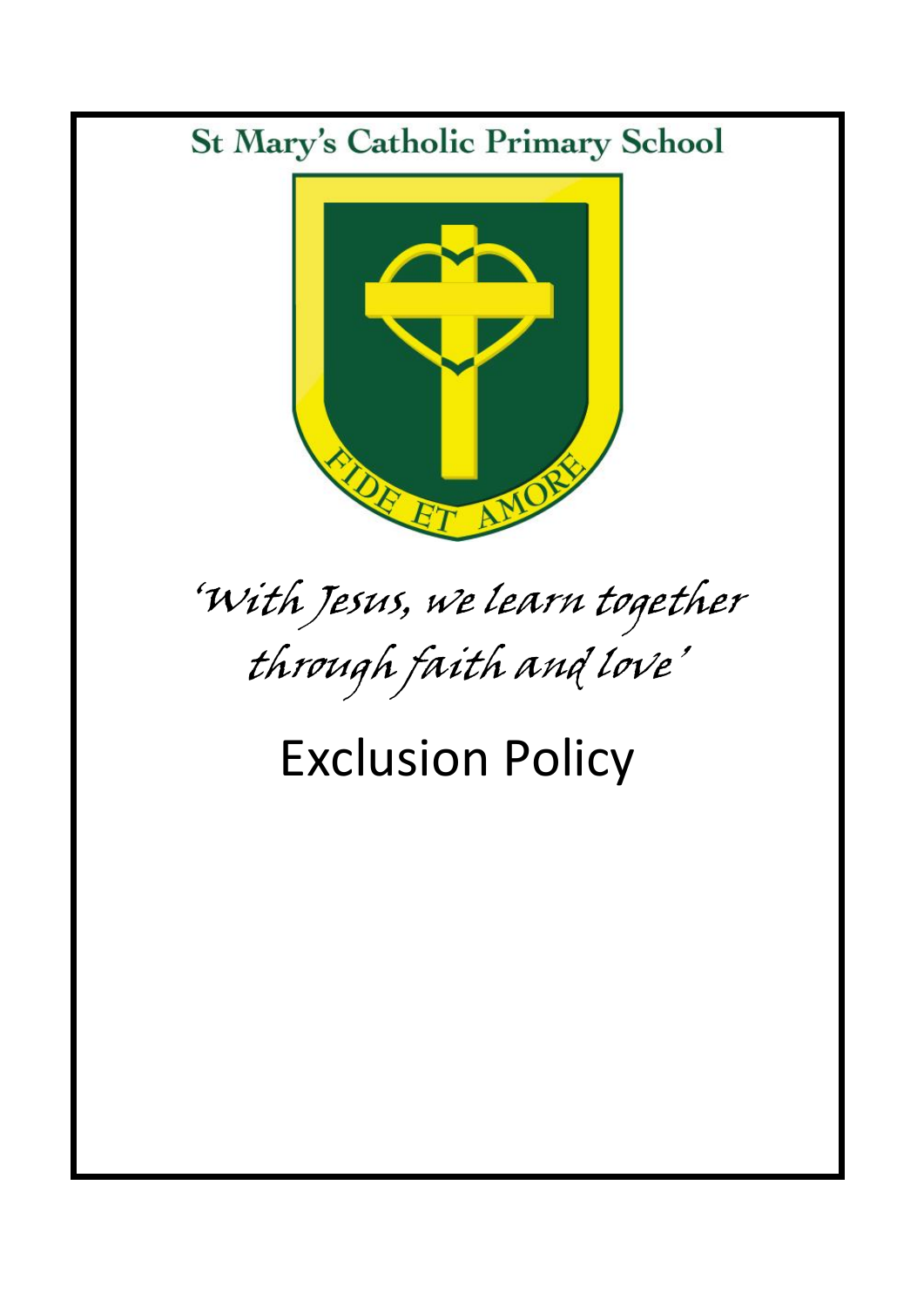It is the policy of St. Mary's Catholic Primary School to try to deal with all behavioural issues in an active, positive way, employing a wide range of strategies, including those specifically designed to avoid such issues reaching the point of exclusion. (See Behaviour Policy).

#### **Purpose of this policy**

This policy is designed to briefly outline the school's approach to exclusions within the statutory framework as defined in the 'Exclusion from maintained schools, Academies and pupil referral units in England'*.* It outlines only where the school appliesits own additional guidance and policies, which complement and reinforce the statutory guidance, for purposes of clarity in the day-to-day operation of the school.

A decision to exclude a pupil, either for a fixed period or permanently is seen as a last resort by the school while always bearing in mind our duty of care to pupils and staff.

The school is responsible for communicating to pupils, parents and staff its expectations of standards of conduct. A range of policies and procedures are in place to promote good behaviour and appropriate conduct.

The school will take account of any special educational needs when considering whether or not to exclude a pupil. The Headteacher will ensure that reasonable steps have been taken by the school to respond to a pupil's disability so the pupil is not treated less favourably for reasons related to the disability. Reasonable steps will include:

- Differentiation in the school's Behaviour Policy
- Developing strategies to prevent the pupil's behaviour
- Requesting external help with the pupil
- Staff training

Where reasonable adjustments to policies and practices have been made to accommodate a pupil's needs and to avoid the necessity for exclusion as far as possible, although exclusion may be justified if there is a material and substantial reason for it. A specific incident affecting order and discipline in the school may be such a reason.

No exclusion will be initiated without having first exhausted other strategies or, in the case of a serious single incident, a thorough investigation.

Reasons for exclusion:

- **•** Serious breach of the school's rules or policies
- Risk of harm to the education or welfare of the pupil or others in the school

A student may be at risk of exclusion from school for:

- Verbal or physical assault of a student or adult;
- Persistent and repetitive disruption of lessons and other students' learning;
- Extreme misbehaviour which is deemed outside the remit of the normal range of sanctions.

A Fixed Term Exclusion from the school can only be authorised by the Headteacher who will inform the chair of governors. The Head teacher will also inform the LA.

A fixed term exclusion will be used for the shortest time necessary to secure benefits without adverse educational consequences.

Exclusion for a period of time from half a day to 5 days for persistent or cumulative problems would be imposed only when the school had already offered and implemented a range of support and management strategies. These could include:

- Discussion with the pupil
- Mentoring (adult support)
- Discussion with parents
- Setting targets and agreeing an individual action plan
- Checking on any possible provocation
- Internal seclusion
- Multi-agency support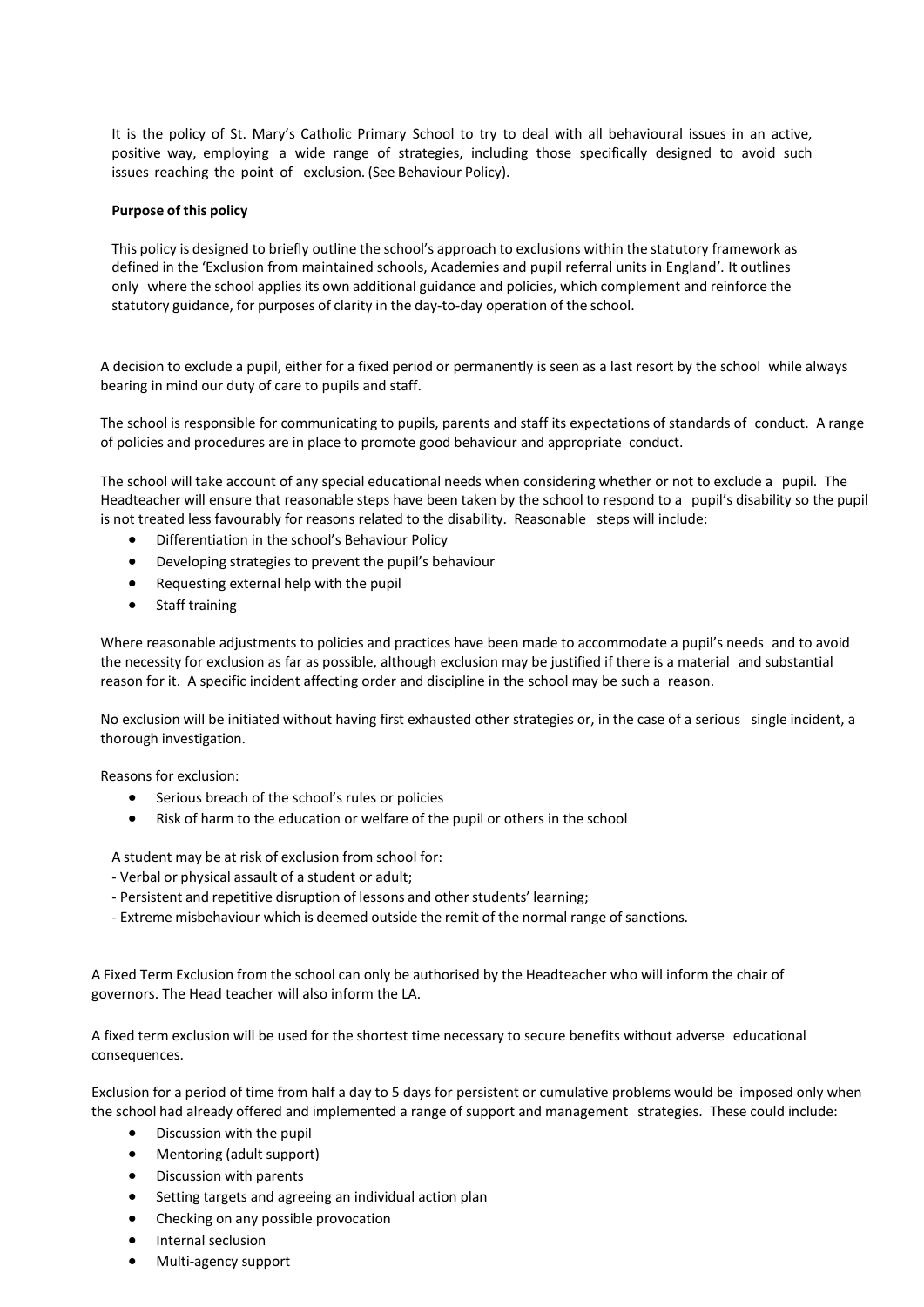Exclusion will not be used for minor incidents (e.g. lateness, poor academic performance or breaches of uniform rules).

1) In the case of a Permanent Exclusion this can only be authorised by the Headteacher and must only be done after consulting the Chair of Governors of the intention to impose thissanction. The Head Teacher will speak to the LA first before carrying out a permanent exclusion.

2) The school seeks to reduce the number of incidents leading to exclusions by promoting a positive atmosphere of mutual respect and discipline within the school.

3) The school regularly monitors the number of Fixed Term Exclusions to ensure that no group of students is unfairly disadvantaged through their use and that any underlying needs of individuals are being fully met.

#### **The decision to exclude**

If the Headteacher decides to exclude a pupil he/she will

- Ensure that there is sufficient recorded evidence to support the decision
- Explain the decision to the pupil
- Contact the parents, explain the decision and ask that the child be collected. This will be done on the day of the exclusion being authorised by either direct phone contact or a face-to-face meeting.
- Send a letter to the parents confirming the reason for the exclusion, whether it is a permanent or temporary exclusion, the length of the exclusion and any terms or conditions agreed for the pupil's return
- In cases of more than a day's exclusion, ensure that appropriate work is set and that arrangements are in place for it to be marked
- In the case of a Permanent Exclusion parents will be notified by the Headteacher in a face-to-face meeting.
- Plan how to address the pupil's needs on his/her return
- Plan a meeting with parents and pupil on his/her return

The school will also work to put in place a programme for the pupil on his/her return. This will include input from staff at the school, parents, if appropriate, and any other appropriate bodies. Should it be decided for whatever reason that the matter needs to be put in the hands of another agency i.e. the incident leads to the discovery that there is a child protection issue, the school will continue to monitor the situation and work closely with that agency. It is hoped that in most cases following an exclusion, the child will be able to return to school and that further input will promote in him/her a more positive attitude and a subsequent improvement in behaviour.